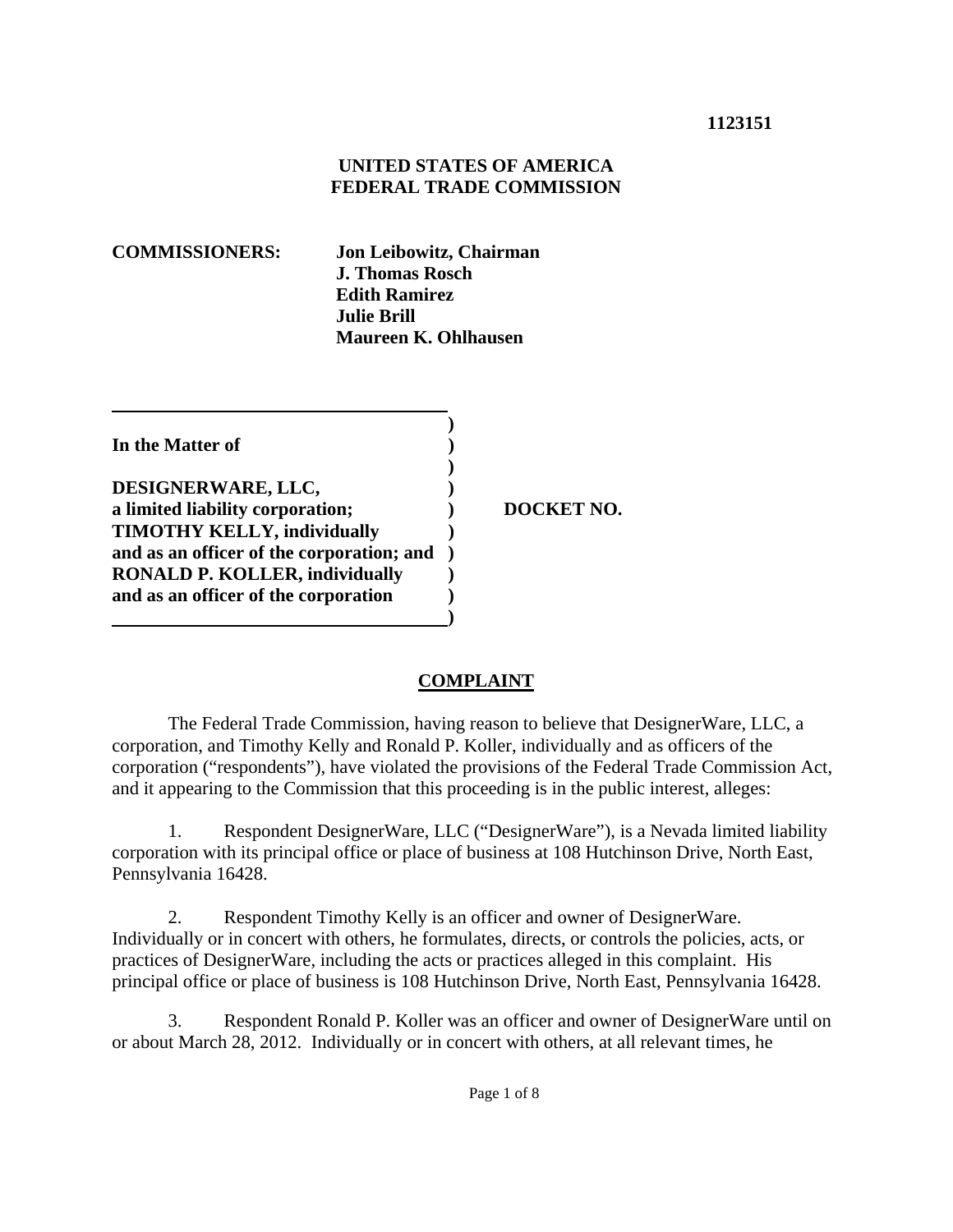formulated, directed, or controlled the policies, acts, or practices of DesignerWare, including the acts or practices alleged in this complaint. He resides in Ocoee, Florida.

4. The acts and practices of respondents as alleged in this complaint have been in or affecting commerce, as "commerce" is defined in Section 4 of the Federal Trade Commission Act.

# **RESPONDENTS' BUSINESS PRACTICES**

5. Respondents developed a software product called PC Rental Agent that they license to stores in the rent-to-own industry. Rent-to-own stores allow consumers to rent, with an option to purchase, goods such as furniture, household appliances, and consumer electronics including computers. Typically, the rental agreement will include an option for the consumer to purchase the rented item for a fixed sum after making a certain number of payments. PC Rental Agent, when installed on a rented computer, offers rent-to-own store licensees the ability to direct DesignerWare's servers to disable a computer remotely when a consumer is late making payments, has stopped communicating with the rent-to-own store, or has otherwise violated the rental contract. As of August 2011, approximately 1,617 rent-to-own stores in the United States, Canada, and Australia have licensed PC Rental Agent. PC Rental Agent has been installed on approximately 420,000 computers worldwide.

6. Through PC Rental Agent, DesignerWare offers rent-to-own store licensees additional functions and features, including the ability to direct DesignerWare's servers to track and report the physical location of a computer and to activate an add-on program called Detective Mode that enables licensees to monitor surreptitiously the activities of the computer's user, including by using the computer's webcam. Through Detective Mode, rent-to-own store licensees can also direct DesignerWare's servers to cause fake software registration windows to pop-up on rented computers and gather consumer's personal information.

7. Rent-to-own stores typically install PC Rental Agent on computers rented to consumers prior to the consumer taking possession of the computer. The presence of PC Rental Agent is not detectable to a computer's user and the computer's renter cannot uninstall it.

8. DesignerWare recommends, but does not require, contractually or otherwise, that its licensees disclose the presence of PC Rental Agent on a rented computer at the time the consumer signs the initial rental contract. DesignerWare takes no steps to determine whether its licensees follow its recommendation and disclose the presence of PC Rental Agent to computer renters. In numerous instances, rent-to-own stores do not disclose to consumers that they have installed and/or are using PC Rental Agent on rented computers. DesignerWare designed the Detective Mode program to operate without the computer user's knowledge, and advises rent-toown store licensees to install and activate Detective Mode without notice to the computer user.

9. To administer PC Rental Agent commands, rent-to-own store licensees must log on to DesignerWare's website and direct PC Rental Agent to take the desired action on a particular computer. DesignerWare receives reports from computers on which PC Rental Agent is installed every two hours while the computer is connected to the Internet. When a computer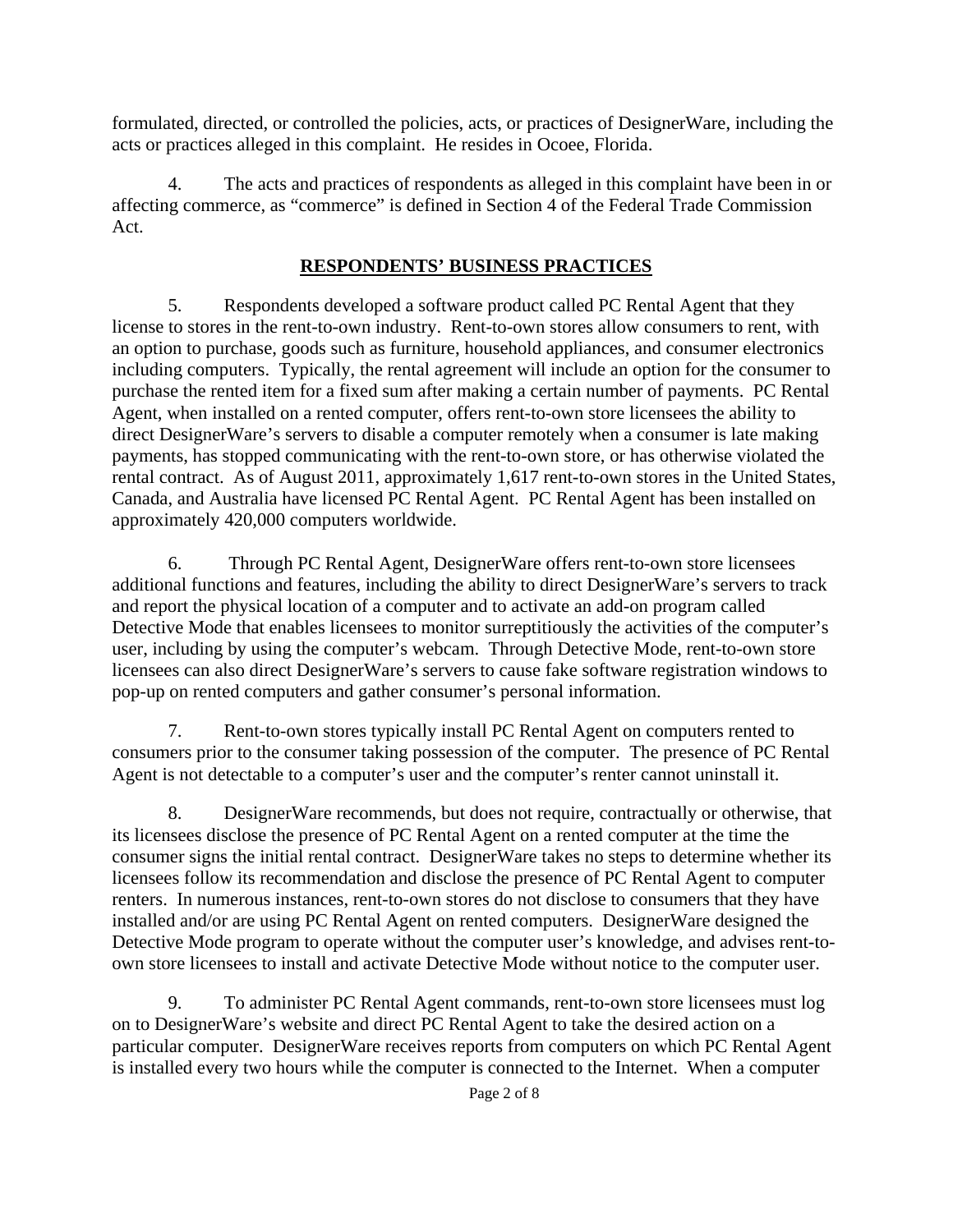reports to DesignerWare, PC Rental Agent executes any commands it has received from a licensee, including, for example, a command to activate Detective Mode.

# *Monitoring Computer Users via Detective Mode*

10. Since at least 2007, DesignerWare has made available to PC Rental Agent licensees an add-on program, Detective Mode. Through DesignerWare, rent-to-own stores can cause Detective Mode to be installed and activated on any computer with PC Rental Agent without telling the computer's renter. DesignerWare limits access to the Detective Mode function to one "Master Account Holder" designated by the licensee. DesignerWare does not charge licensees extra for the use of Detective Mode, nor does DesignerWare sell the program separately from PC Rental Agent.

11. Once installed and activated, Detective Mode can log the keystrokes of the computer user, take screen shots of the computer user's activities on the computer, and photograph anyone within view of the computer's webcam. Detective Mode secretly gathers this information and transmits it to DesignerWare, who then transmits it to the rent-to-own store from which the computer was rented, unbeknownst to the individual using the computer.

12. Respondent Tim Kelly described PC Rental Agent this way in an August 26, 2010 email:

> The way the Detective [Detective Mode] works is like many spyware/malware programs. The Agent [PC Rental Agent] runs outside the user session so it is not detectable by antivirus programs, etc. However when you turn on the Detective, the Agent takes an executable and inject[s] it into the user session and hooks the screen, keyboard, and mouse so it can 'Spy' on the user and gather information. A similar program could be launched to steal credit cards or someone's information.

13. DesignerWare recommends that its licensees install and activate Detective Mode only to locate and identify the person in possession of a lost or stolen computer. It asserts that a consumer who is late in making lease payments has "stolen" the computer. DesignerWare does not monitor its own collection of, or limit its licensees' access to, Detective Mode data to ensure that the information was obtained and used only for designated purposes. In numerous instances, rent-to-own store licensees have caused Detective Mode to be installed and activated on computers where consumers were late in making rental payments and where the licensees had no reason to believe the computers had been the subject of criminal theft.

14. Detective Mode gathers data about whoever is using the computer, whether it is the computer's renter or another individual. At one level of activation, Detective Mode will gather data and transmit it to DesignerWare every two minutes that the computer is connected to the Internet for a period of 60 minutes. DesignerWare then forwards the data to the licensee who activated "the Detective." If the rent-to-own store wants more information, it can cause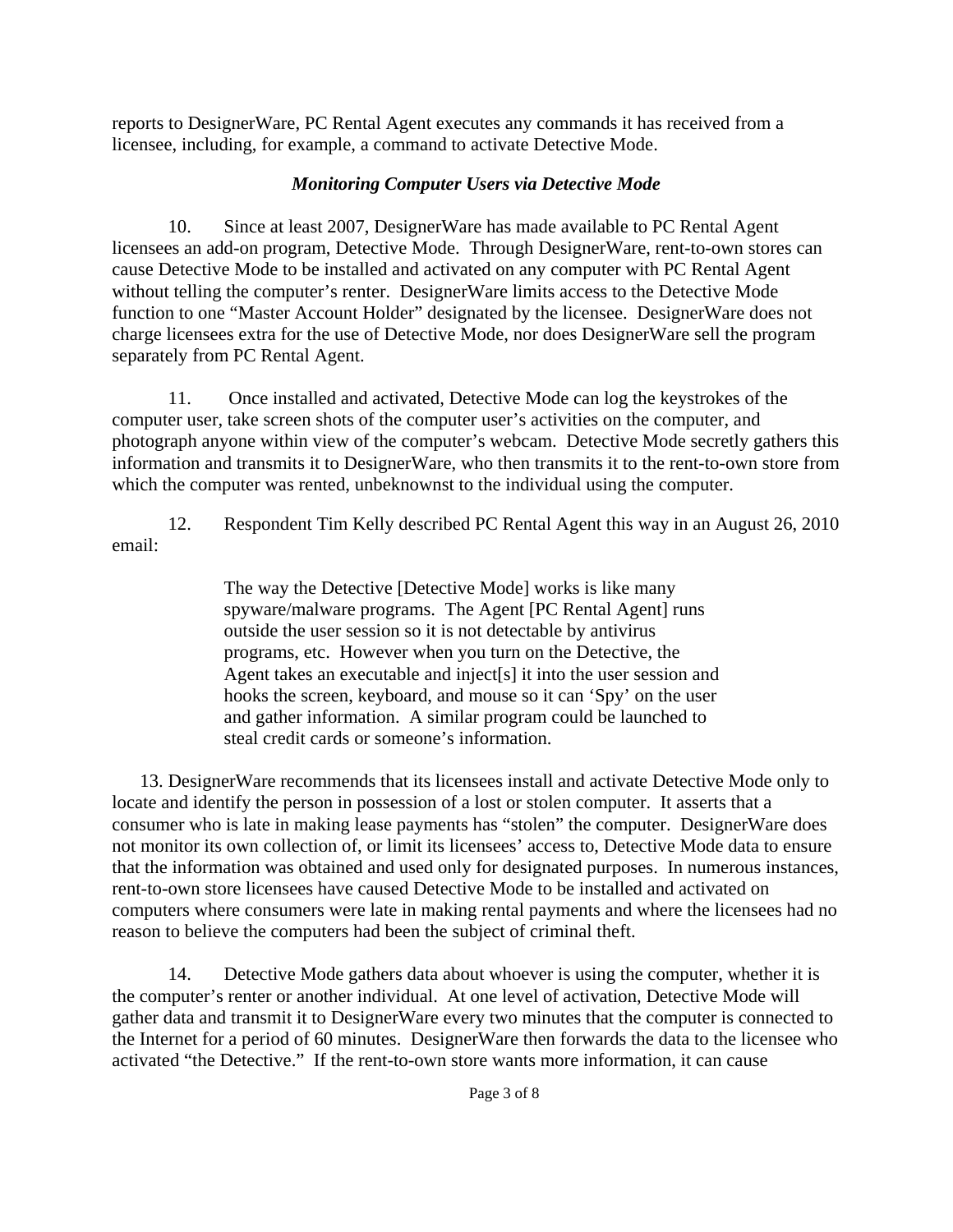Detective Mode to record data every two minutes until prompted to stop doing so. DesignerWare's servers collect this information and transmit it to the licensee for however long the licensee leaves "the Detective" turned on. In numerous instances, data gathered by Detective Mode has revealed private, confidential, and personal details about the computer user. For example, keystroke logs have displayed usernames and passwords for access to email accounts, social media websites, and financial institutions. Screenshots have captured additional confidential and personal information, including medical records, private emails to doctors, employment applications containing Social Security numbers, bank and credit card statements, and discussions of defense strategies in a pending lawsuit. When activated, Detective Mode can also cause a computer's webcam to surreptitiously photograph not only the computer user, but also anyone else within view of the camera. In numerous instances, Detective Mode webcam activations have taken pictures of children, individuals not fully clothed, and couples engaged in sexual activities.

15. DesignerWare's servers send data captured by Detective Mode, unencrypted, directly to the email accounts designated by its licensees. DesignerWare's employees do not themselves view Detective Mode data, but without DesignerWare's licensing of PC Rental Agent and its making Detective Mode available to its licensees, as well as providing licensees with access to its web portal and providing servers to support both PC Rental Agent and Detective Mode, this collection and disclosure of private information would not be possible.

# *Geophysical Location Tracking*

16. Since at least September 2011, on every computer that has a wireless card installed, PC Rental Agent automatically logs the WiFi hotspots that the wireless card either sees or uses to connect to the Internet. When a computer connects to DesignerWare's servers, it reports the WiFi hotspot location information along with the computer's IP address.

17. DesignerWare cross-references the information logged by a rented computer to PC Rental Agent with a publicly available list of WiFi hotspots' physical locations and provides its licensees with street addresses for the particular WiFi hotspots viewed or accessed by the computer. The information derived from WiFi hotspot contacts can frequently pinpoint a computer's location to a single building, and, when aggregated, can track the movements and patterns of individual computer users over time. DesignerWare provides its licensees with this location information for the ten most recent reporting cycles. DesignerWare recommends that rent-to-own stores only use this data in connection with recovering stolen property, but it does not monitor, restrict, or otherwise limit its licensees' access to such location information.

18. DesignerWare applied its location tracking upgrade of PC Rental Agent to every computer on which PC Rental Agent was installed, without obtaining consent from, or providing notice to, the computers' renters. After the September 2011 upgrade, in numerous instances PC Rental Agent has been installed on rented computers without the computer renter's knowledge or consent. Thus, consumers using those computers on which PC Rental Agent is installed – who may or may not be the computers' renters, and who may or may not be current in their lease payments – do not know that their physical location can be identified from the WiFi hotspots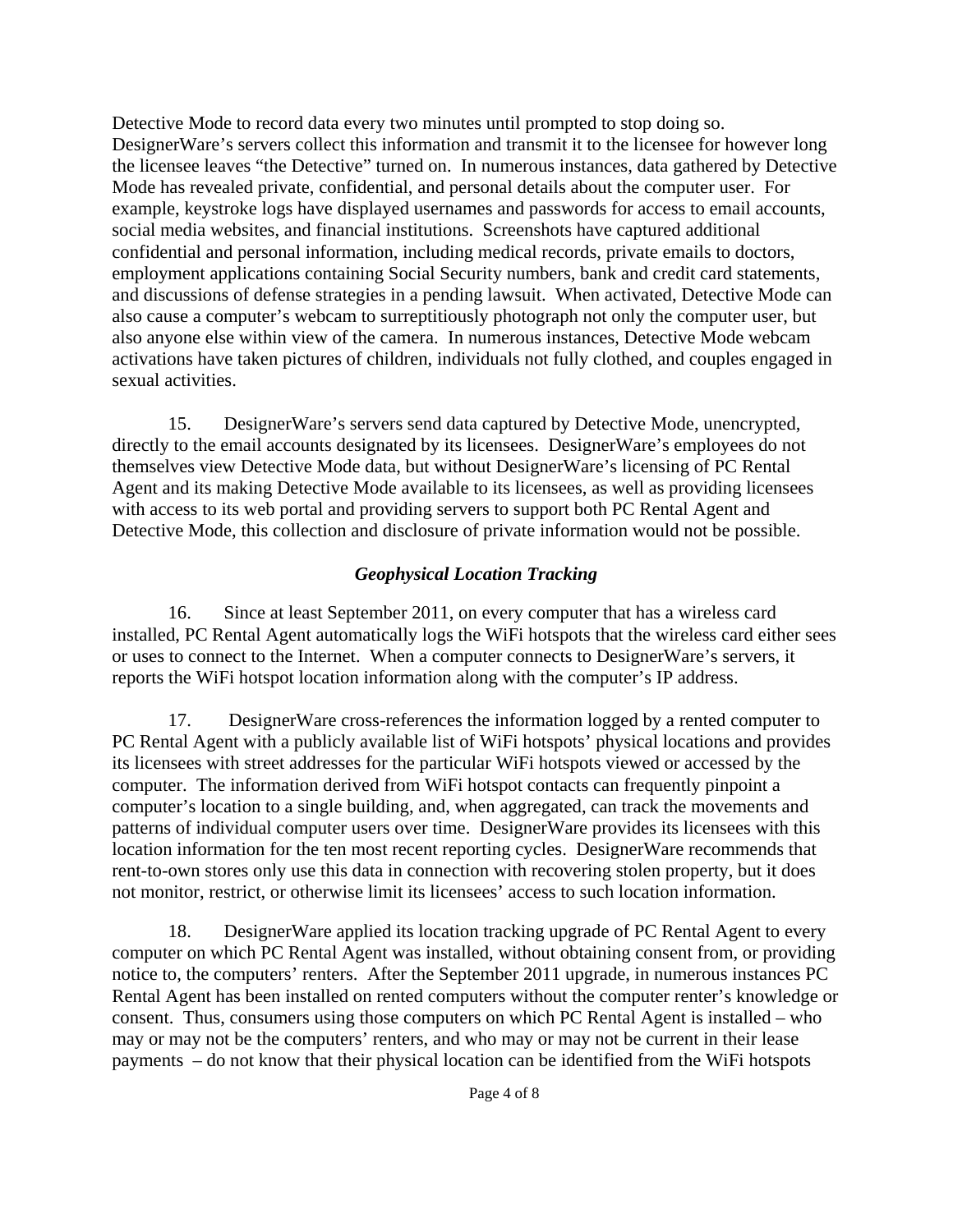that their computers encounter. Nor do they know that employees of the rent-to-own stores from which their computers are rented can monitor their physical locations and the patterns of their movements.

### *Substantial Injury*

19. DesignerWare's collection and disclosure to third parties of private and confidential information about consumers, including both those who rented the computer and those who are merely using it, causes or is likely to cause substantial harm to consumers. Because of DesignerWare's intrusions, consumers are at risk of harm from the exposure of personal, financial account access, and medical information to strangers. Consumers are harmed by DesignerWare's unwarranted invasion into their homes and lives and its capture of the private details of individual and family life, including, for example, images of visitors, children, family interactions, partially undressed individuals, and couples engaged in intimate activities. Sharing these images with third parties can cause consumers financial and physical injury and impair their peaceful enjoyment of their homes. Consumers cannot reasonably avoid these injuries because PC Rental Agent is invisible to them. The harm caused by respondents' unauthorized collection and disclosure of confidential consumer information is not outweighed by countervailing benefits to consumers or to competition; indeed in this context, where rent-to-own stores have alternate effective methods of collection, including, e.g., using PC Rental Agent to remotely disable the computer, there are no legitimate benefits to respondents or to the public.

## *Detective Mode's Deceptive Prompt Windows*

20. In addition to its other features, Detective Mode offers licensees the option to cause a user's computer to display a fake software registration window. The fake registration window prompts the computer user to enter a name, address, email address, and phone number. The computer user cannot close the window until the requested information is entered. DesignerWare has created several different fake registration windows for its licensees' use, including ones for Microsoft Windows, Internet Explorer, Microsoft Office, and Yahoo! Messenger, and one to verify a security certificate. A screenshot of DesignerWare's fake Microsoft Windows screen appears below.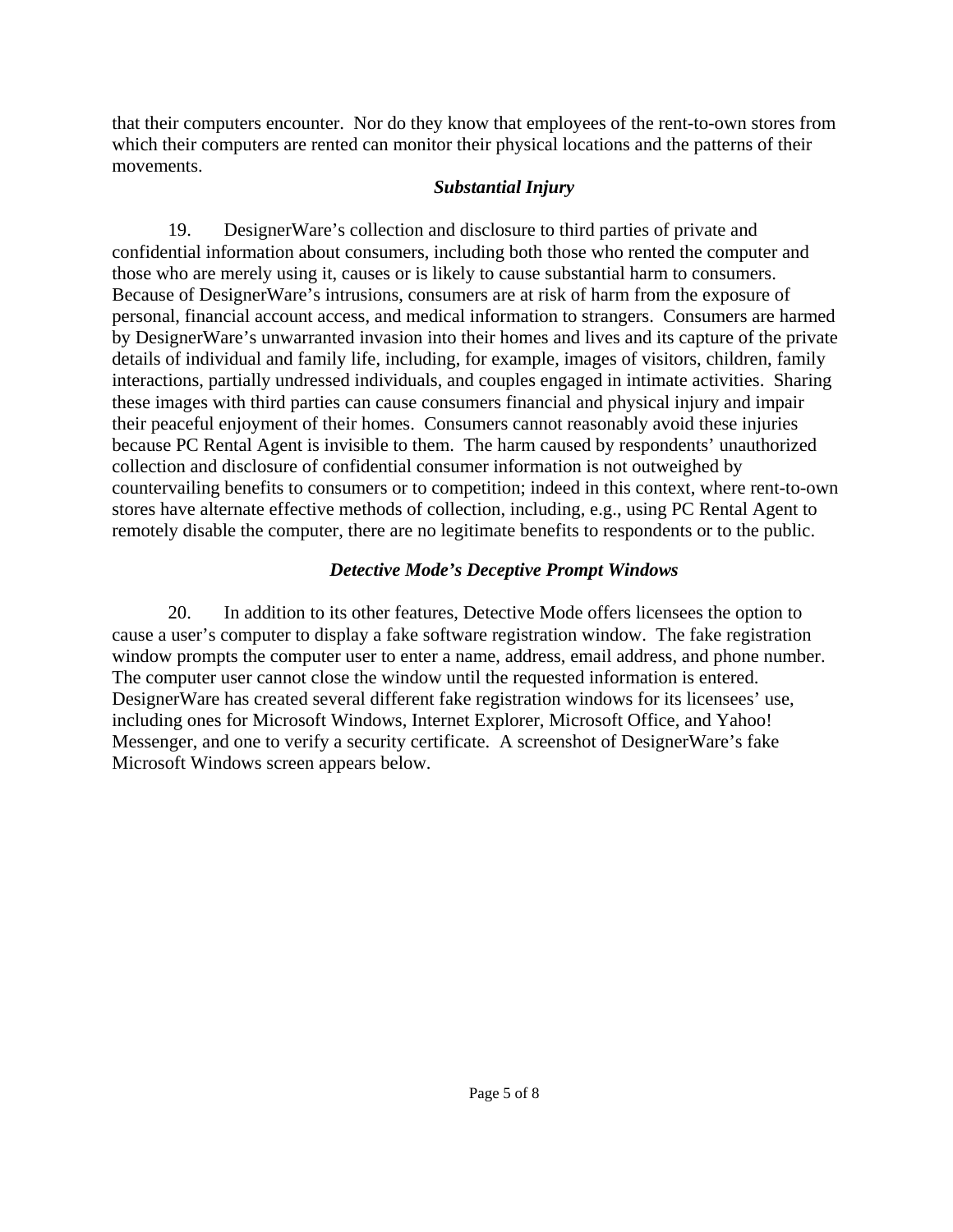| Windows<br>registration                                           | Current Product Key                                                                                                                                                                                                                                                                                  |                                                              |  |
|-------------------------------------------------------------------|------------------------------------------------------------------------------------------------------------------------------------------------------------------------------------------------------------------------------------------------------------------------------------------------------|--------------------------------------------------------------|--|
|                                                                   | MHFPT-8C8M2-V9488-FGM44-2C9T3<br>****** This copy of Windows is not activated ******<br>Your license information needs to be saved to activate Microsoft<br>Windows. Microsoft Windows will verify your address and postal<br>code against valid locations to ensure you are NOT a victim of Piracy. |                                                              |  |
|                                                                   |                                                                                                                                                                                                                                                                                                      |                                                              |  |
|                                                                   | "First Name:                                                                                                                                                                                                                                                                                         |                                                              |  |
|                                                                   | "Last Name:                                                                                                                                                                                                                                                                                          |                                                              |  |
|                                                                   | "Street Address:                                                                                                                                                                                                                                                                                     |                                                              |  |
|                                                                   | $\Delta$ pt $\sharp$                                                                                                                                                                                                                                                                                 | "Postal Code:                                                |  |
|                                                                   | "Primary phone:                                                                                                                                                                                                                                                                                      |                                                              |  |
|                                                                   | Alternate phone:                                                                                                                                                                                                                                                                                     |                                                              |  |
|                                                                   | email address:                                                                                                                                                                                                                                                                                       |                                                              |  |
|                                                                   | Waming. This computer program is protected by copyright<br>law and International treaties. Unauthorized reproduction                                                                                                                                                                                 | Under penalty of law, I verify this information is accurate. |  |
| clistribution of this program, or any portion of it, may result i |                                                                                                                                                                                                                                                                                                      |                                                              |  |

21. No actual software is registered as a result of a consumer providing the requested information; instead, Detective Mode captures the information entered in the prompt boxes and transmits it to DesignerWare, and DesignerWare's servers email the data to the rent-to-own store licensee, unbeknownst to the consumer.

22. Consumers who are deceived into providing contact information in this manner are deprived of the ability to control who has access to their contact information and how they are contacted.

### **VIOLATIONS OF THE FTC ACT**

#### **COUNT I**

#### **Unfair Gathering and Disclosure of Consumers' Personal Information**

23. Through the means described in Paragraphs 5 through 22, in numerous instances respondents have:

a. Installed monitoring software on rented computers, gathered sensitive personal, financial, and medical information about consumers from those computers, and disclosed that personal information to rent-to-own store licensees; and

b. Installed geophysical location tracking software on rented computers without consent from the computers' renters, tracked the geophysical location of computers without notice to the computer users, and disclosed that location information to rent-to-own store licensees.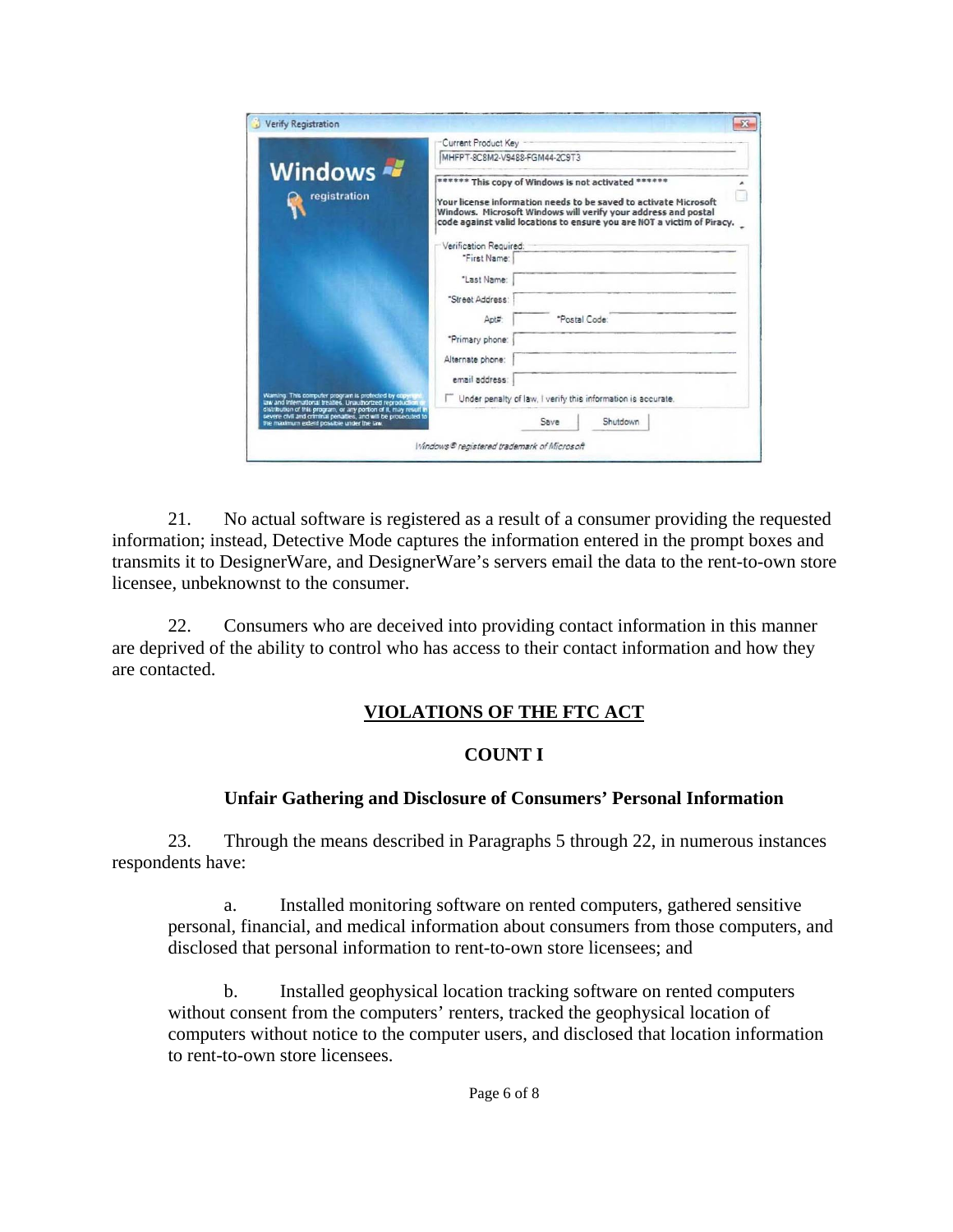24. Respondents' actions cause or are likely to cause substantial injury to consumers that cannot be reasonably avoided and is not outweighed by countervailing benefits to consumers or competition.

25. Therefore, respondents' practices, as described in Paragraph 23, constitute unfair acts or practices in violation of Section 5 of the FTC Act, 15 U.S.C. § 45(a).

## **COUNT II**

## **Means and Instrumentalities to Engage in Unfairness**

26. Through the means described in Paragraphs 5 through 22, respondents have:

a. Furnished rent-to-own stores with software for installation on rented computers that i) when activated remotely by the rent-to-own store licensee will record keystrokes typed on a computer, capture screenshots of information displayed on a computer, cause a computer's webcam to take pictures of the computer user, and transmit the recorded keystrokes, screenshots and web pictures to the rent-to-own store licensee to view, and ii) will identify the geophysical location of the computer and track the physical location of the computer's user without consent from the computer's renter or notice to the computer's user; and

b. Provided rent-to-own store licensees with information improperly gathered from consumers for use in connection with collecting or attempting to collect a debt, money, or property pursuant to a consumer rental contract.

27. By furnishing others with the means to engage in the unfair practices described in Paragraph 26, respondents have provided the means and instrumentalities for the commission of unfair acts and practices and thus have caused or are likely to cause substantial injury to consumers that cannot be reasonably avoided and is not outweighed by countervailing benefits to consumers or competition.

28. Therefore, respondents' practices, as described in Paragraph 26, constitute unfair acts or practices in violation of Section 5 of the FTC Act, 15 U.S.C. § 45(a).

# **COUNT III Deceptive Gathering and Disclosure of Consumers' Personal Information**

29. Through the means described in Paragraphs 5 through 22, respondents have represented to consumers, expressly or by implication, that certain pop-up notices that appear on a computer's screen are notices from trusted software providers that contain software registration forms that must be filled out with the consumer's contact information in order to continue to use the providers' software.